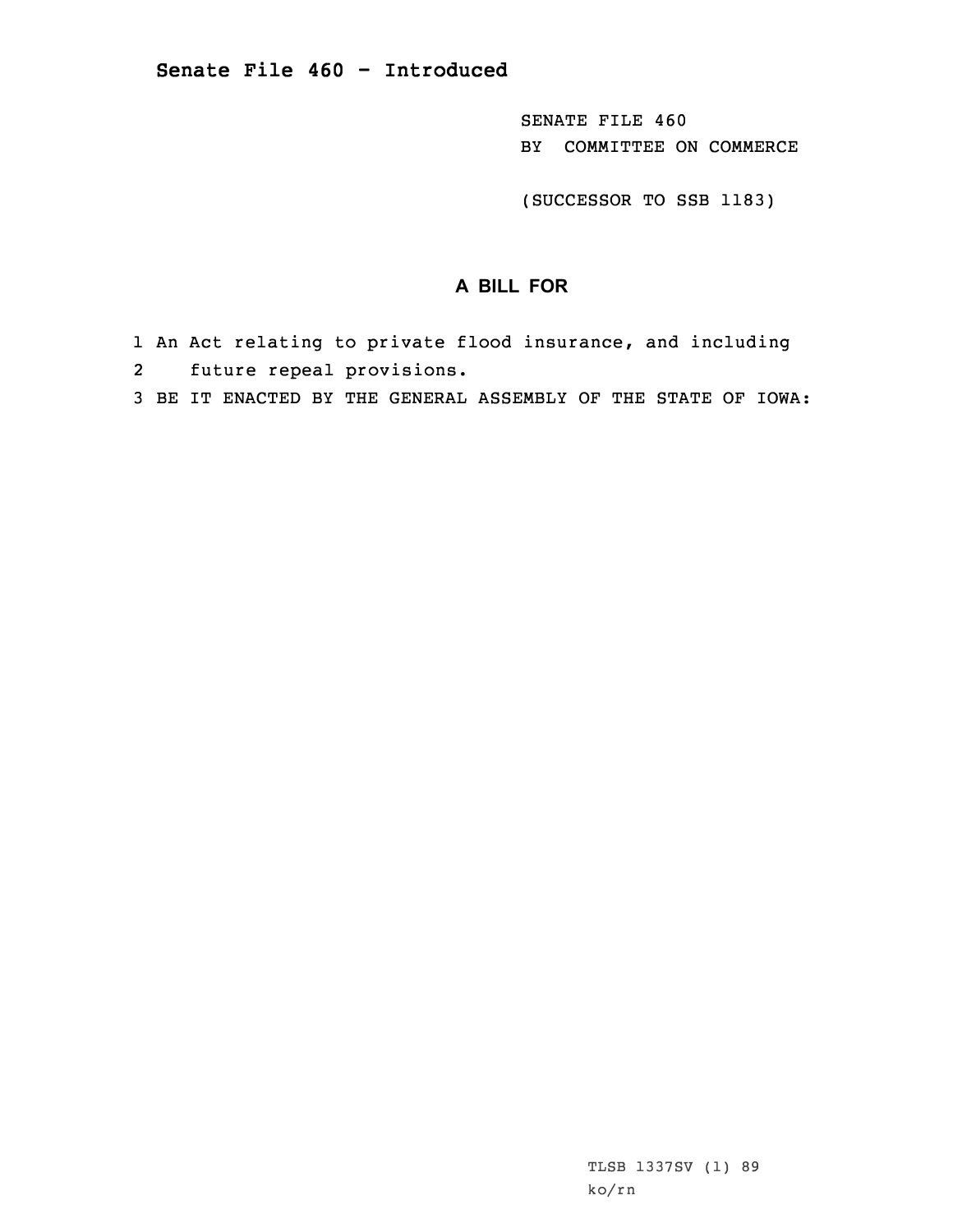1Section 1. NEW SECTION. **515J.1 Title.**

2 This chapter shall be known and may be cited as the *"Private* <sup>3</sup> *Primary Residential Flood Insurance Model Act"*.

4

Sec. 2. NEW SECTION. **515J.2 Purpose.**

 The purpose of this chapter is to provide for the protection of lives and property from the peril of flood, and to encourage <sup>a</sup> robust private primary residential flood insurance market to provide consumer choices and alternatives to the existing national flood insurance program.

10 Sec. 3. NEW SECTION. **515J.3 Intent.**

11 It is the intent of the legislature that this chapter shall not restrict the use of existing filings by an insurer, or limit the ability of authorized insurers to provide flood insurance coverage in this state of any type other than primary residential flood insurance.

16 Sec. 4. NEW SECTION. **515J.4 Definitions.**

17 For purposes of this chapter, unless the context otherwise 18 requires:

 1. *"Authorized insurer"* means an insurer authorized by the commissioner to write insurance under <sup>a</sup> certificate of authority issued by the commissioner to transact insurance in this state.

 2. *"Commissioner"* means the commissioner of insurance. 24 3. *"FAIR plan"* means the plan to assure fair access to insurance requirements established pursuant to section 515F.33. 4. *"National flood insurance program"* means the program of flood insurance coverage and floodplain management administered under the National Flood Insurance Act of 1968, as amended, Pub. L. No. 90-48, 42 U.S.C. §4001 et seq., and applicable regulations promulgated in 44 C.F.R.

 5. *"Primary residential flood insurance"* means an insurance policy covering losses from flood to residential property, other than commercial property, written in this state by any authorized insurer and that is not written to apply coverage in excess of the coverage provided under another flood insurance

-1-

LSB 1337SV (1) 89  $ko/rn$  1/7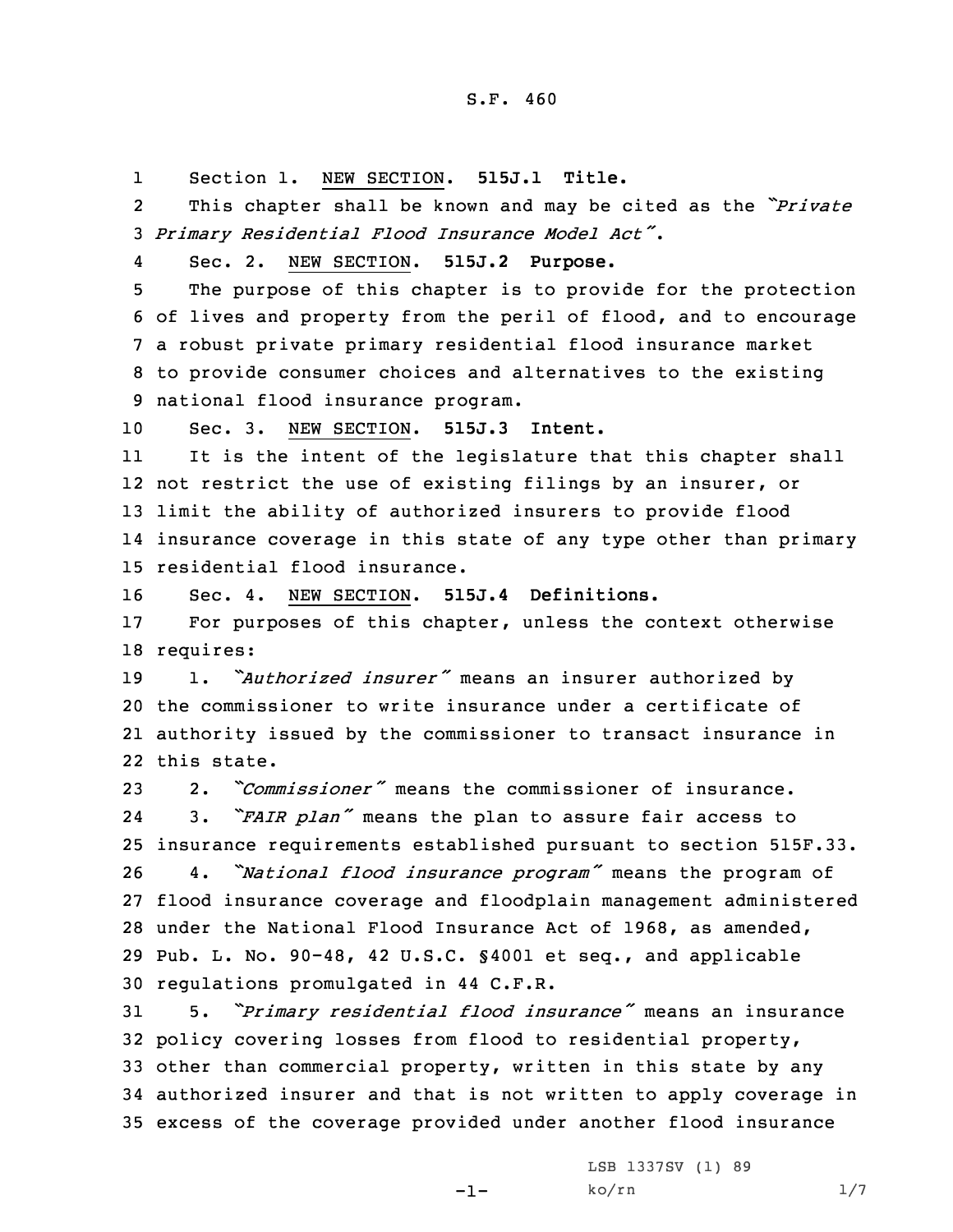1 policy, including <sup>a</sup> policy issued by <sup>a</sup> private insurer or by 2 the national flood insurance program.

3 Sec. 5. NEW SECTION. **515J.5 Rates.**

4 1. Rates established pursuant to this section for flood insurance issued pursuant to this chapter shall not be subject to prior approval by the commissioner. An insurer shall attest that all rates are based on actuarial data, methodologies, standards, and guidelines relating to floods that are not excessive, inadequate, or unfairly discriminatory. The commissioner may audit an insurer's flood rates to ensure compliance with applicable state laws and administrative rules. 12 2. An insurer shall file with the commissioner all rates and any changes to such rates which the insurer proposes to use. <sup>A</sup> filing must state the proposed effective date, indicate the character and extent of the coverage contemplated, include the name of the insurer, and include the average statewide percentage change in rates. Actuarial data with regard to rates for flood coverage must be maintained by the insurer for two years after the effective date of <sup>a</sup> rate change.

20 Sec. 6. NEW SECTION. **515J.6 Forms.**

21 The commissioner may require, through the application of the 22 state's existing regulatory system, all of the following:

23 1. That an authorized insurer file all forms for primary 24 residential flood insurance coverage.

25 2. That an authorized insurer may issue an insurance policy, 26 contract, or endorsement.

 3. That flood insurance on <sup>a</sup> residential property that is located in <sup>a</sup> special flood hazard area designated by the federal emergency management agency provides coverage that at <sup>a</sup> minimum complies with 42 U.S.C. §4012a(b) and applicable regulations in 84 FR 4953.

 Sec. 7. NEW SECTION. **515J.7 Notice to commissioner.** At least thirty calendar days prior to writing primary residential flood insurance in this state, an authorized insurer shall comply with the following requirements:

 $-2-$ 

LSB 1337SV (1) 89 ko/rn 2/7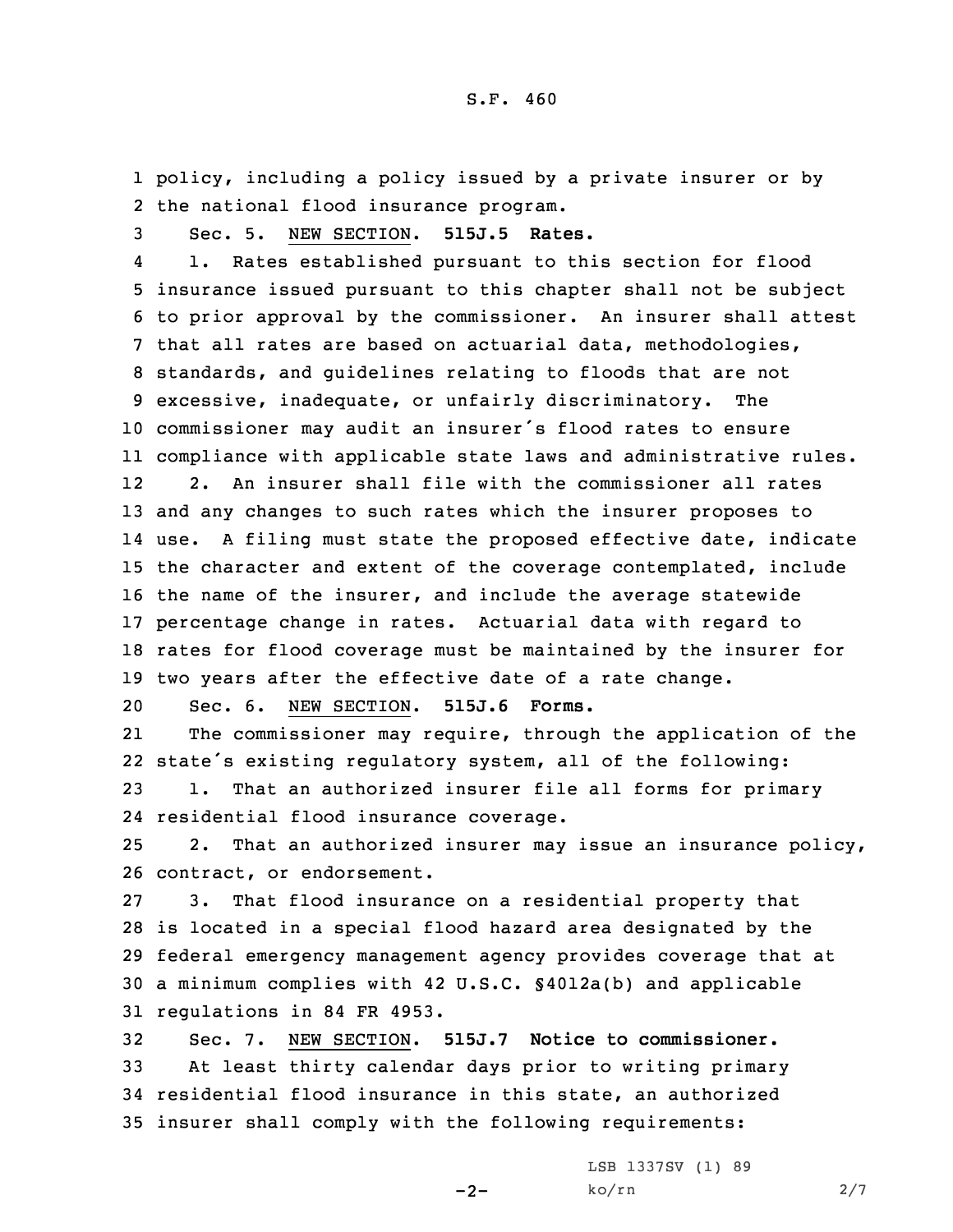1 1. Notify the commissioner of the insurer's intent to sell 2 primary residential flood insurance.

3 2. File <sup>a</sup> plan of operation and financial projections, 4 or material revisions to <sup>a</sup> plan of operation and financial 5 projections, with the commissioner.

6 Sec. 8. NEW SECTION. **515J.8 Notice to consumers —— special** 7 **flood hazard areas.**

 1. Before placing an applicant whose property is located in <sup>a</sup> special flood hazard area with private flood insurance, an insurance producer, surplus lines broker, or an authorized insurer upon the authorized insurer's election or if there is not an insurance producer or surplus lines broker, shall provide notice to the applicant of the following:

14 *a.* Of the existence of the national flood insurance program 15 if the applicant does not currently have flood coverage under 16 the national flood insurance program.

 *b.* That flood coverage under the national flood insurance program may be provided at <sup>a</sup> subsidized rate, and that the full-risk rate for flood insurance may apply to the applicant's property if the applicant later seeks to reinstate coverage under the program.

22 2. This section is repealed effective thirty calendar days after enactment of federal legislation mandating that an insured may switch between private flood insurance and flood insurance under the national flood insurance program without risk of penalty. The commissioner shall notify the Iowa Code editor upon the occurrence of this condition.

28 Sec. 9. NEW SECTION. **515J.9 Cancellation and nonrenewal ——** 29 **notice.**

 1. Notice of cancellation or nonrenewal of private residential flood insurance, other than for nonpayment of premium, shall be made and provided to the policyholder <sup>a</sup> minimum of forty-five days before the cancellation or nonrenewal of the flood insurance, and in compliance with the applicable provisions of sections 515.129A, 515.129B, and

 $-3-$ 

LSB 1337SV (1) 89  $ko/rn$  3/7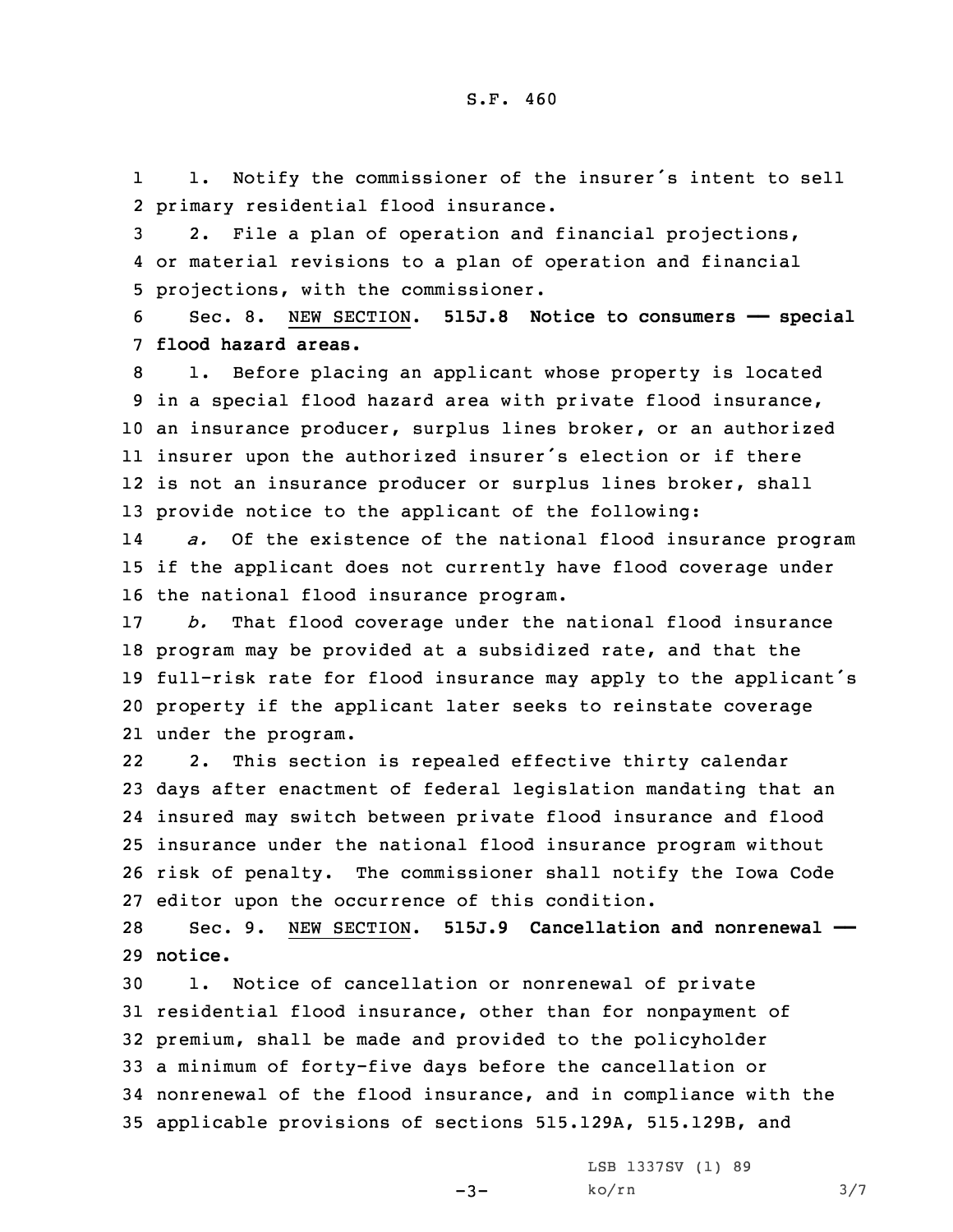1 515.129C.

2 2. Notwithstanding subsection 1, notice of cancellation of private residential flood insurance for nonpayment of the premium, or fraud or misrepresentation on the application for the flood insurance, shall be made and provided to the policyholder in compliance with the applicable provisions of sections 515.129A, 515.129B, and 515.129C.

 Sec. 10. NEW SECTION. **515J.10 Surplus lines placements.** Diligent search requirements pursuant to section 515I.3, subsection 1, paragraph *"c"*, shall not apply to flood coverage under an insurance policy issued by an eligible surplus lines insurer until such time that the commissioner certifies in <sup>a</sup> commissioner's bulletin or by order that the admitted private flood insurance market is adequate.

15 Sec. 11. NEW SECTION. **515J.11 Property insurance market** 16 **participation.**

 Writing private flood insurance shall not constitute participation in the property insurance market for purposes of determining membership in the FAIR plan pursuant to section 20 515F.34.

21 Sec. 12. NEW SECTION. **515J.12 Certification —— private** 22 **flood insurance.**

 An insurer that writes flood insurance under this chapter may certify that the insurance policy meets the definition of *"private flood insurance"* as specified in <sup>42</sup> U.S.C. §4012a(b)(7) and corresponding federal regulations.

27 Sec. 13. NEW SECTION. **515J.13 Public records.**

 Upon disposition, all rates, supplementary rate information, and supporting information filed with the commissioner pursuant to this chapter shall be <sup>a</sup> public record under chapter 22, except any information marked by the insurer or the filer as confidential, trade secret, or proprietary pursuant to section 22.7, and that is accepted by the commissioner.

34 Sec. 14. NEW SECTION. **515J.14 Conflict of laws.**

35 Notwithstanding any law to the contrary, with respect to

 $-4-$ 

LSB 1337SV (1) 89  $ko/rn$  4/7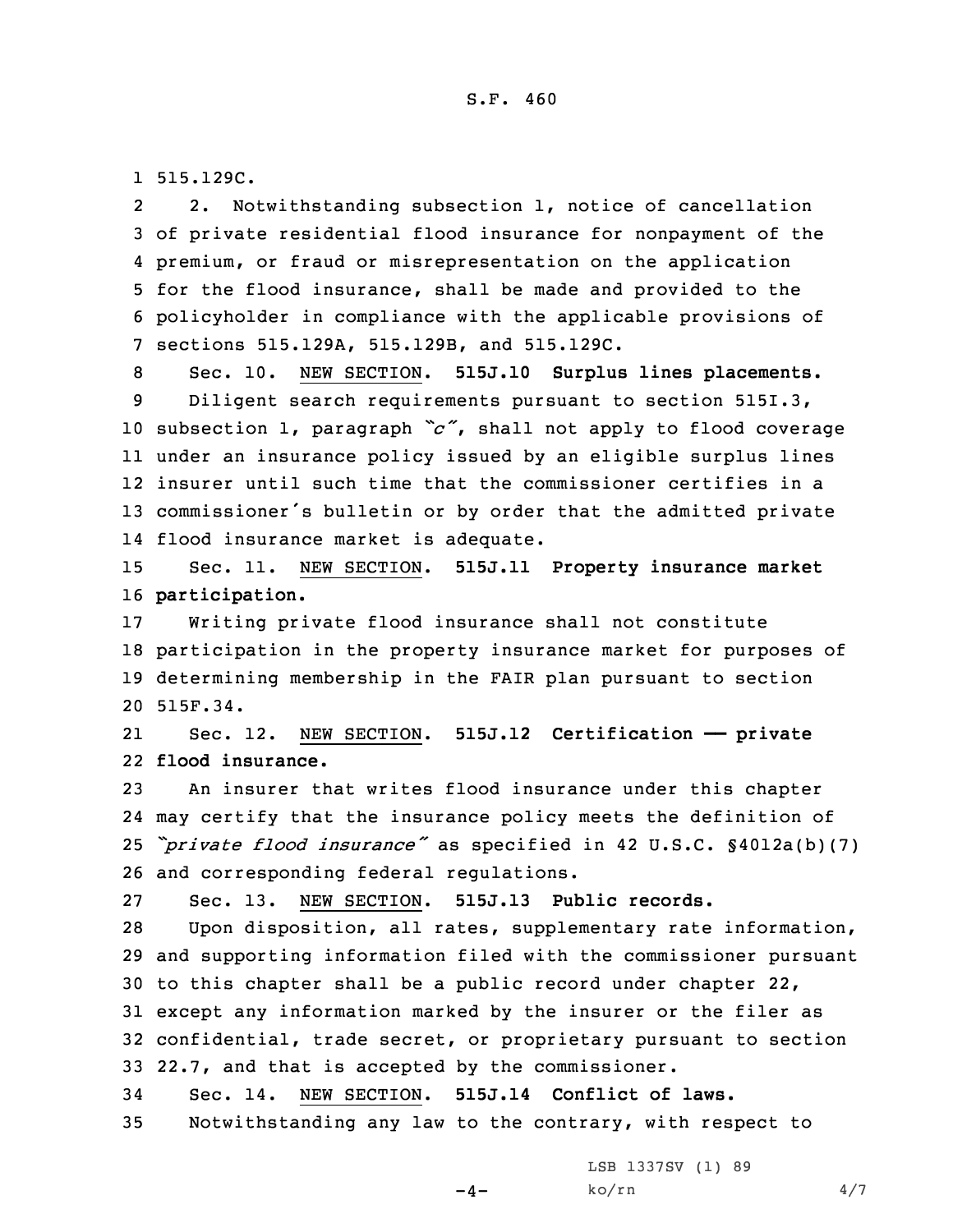## S.F. 460

1 regulation of flood coverage written in this state by an 2 authorized insurer, this chapter shall control.

3 Sec. 15. NEW SECTION. **515J.15 Rules.**

4 The commissioner may adopt rules pursuant to chapter 17A as 5 necessary to administer this chapter.

- 6 EXPLANATION
- 

7 **The inclusion of this explanation does not constitute agreement with** <sup>8</sup> **the explanation's substance by the members of the general assembly.**

 This bill establishes the "Private Primary Residential Flood Insurance Model Act" to provide for the protection of lives and property from floods, and to encourage <sup>a</sup> private primary residential flood insurance (primary flood) market to provide consumer choices and alternatives to the existing national flood insurance program (NFIP). "Primary flood" is defined in the bill as an insurance policy covering losses from flood to residential property, other than commercial property, written in this state by any authorized insurer (insurer) and that is not written to apply coverage in excess of the coverage provided under another flood insurance policy, including one issued by <sup>a</sup> private insurer or by the NFIP. "NFIP" and "authorized insurer" are also defined in the bill.

22 The bill does not restrict the use of existing filings by 23 insurers, or limit the ability of insurers to provide flood 24 insurance coverage of any type other than primary flood.

 Rates established for flood insurance are not subject to prior approval by the commissioner of insurance (commissioner). An insurer must attest that all rates are based on criteria as detailed in the bill, and the commissioner may audit an insurer's rates to ensure compliance. An insurer must file all rates and any changes to rates as detailed in the bill.

 The commissioner may require, through the application of the state's existing regulatory system, that an insurer file all forms for primary flood; that an insurer may issue an insurance policy, contract, or endorsement; and that flood insurance on <sup>a</sup> residential property located in <sup>a</sup> special flood hazard area

 $-5-$ 

LSB 1337SV (1) 89  $ko/rn$  5/7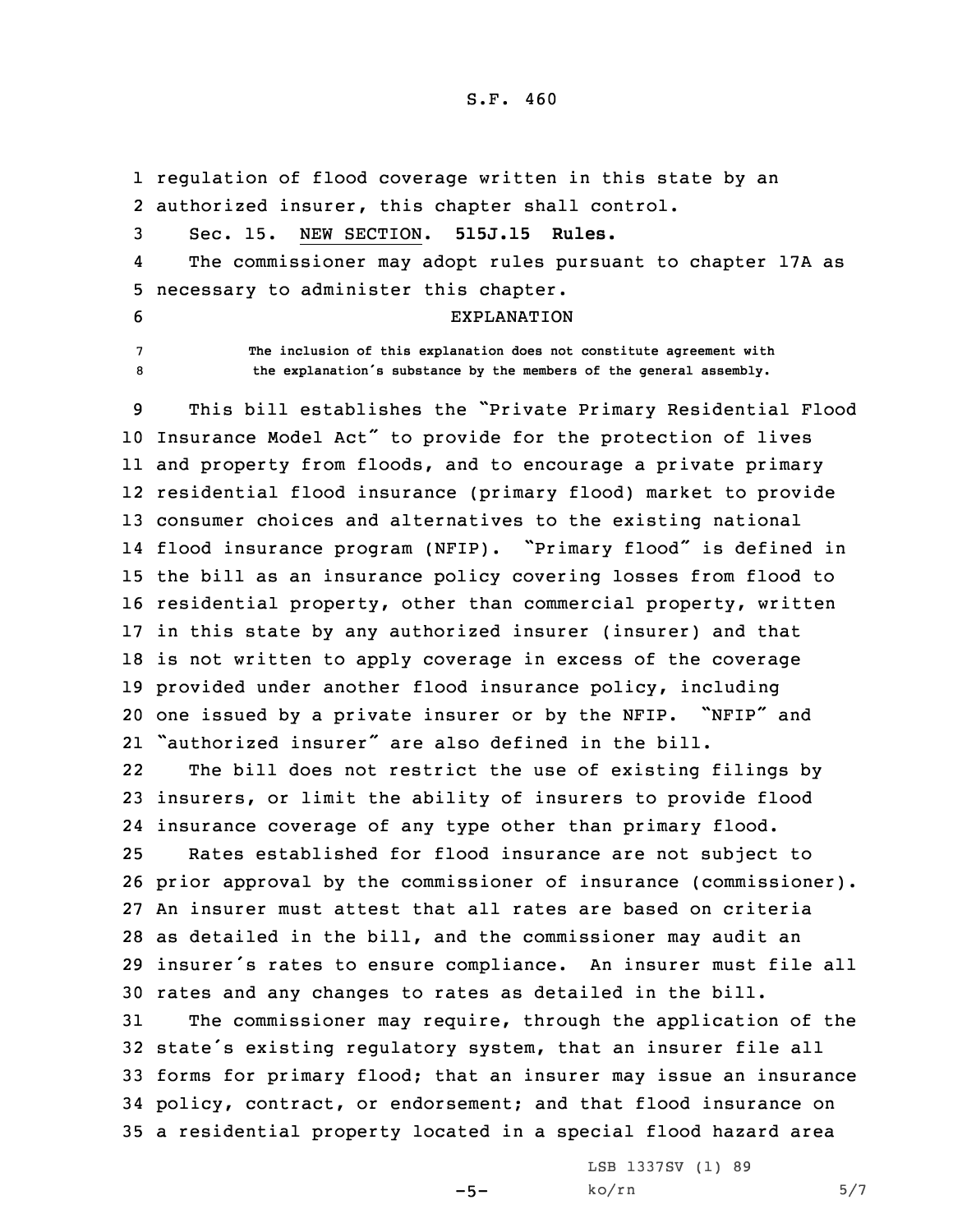1 (hazard area) provides coverage that at <sup>a</sup> minimum complies with 2 42 U.S.C. §4012a(b) and applicable regulations.

 At least 30 days prior to writing primary flood, an insurer must notify the commissioner of the insurer's intent to sell primary flood, and file <sup>a</sup> plan of operation and financial projections.

 Before placing an applicant whose property is located in <sup>a</sup> hazard area with primary flood, an insurance producer, surplus lines broker, or an insurer must provide notice to the applicant of the existence of the NFIP if the applicant does not currently have flood coverage under the NFIP; and that coverage under the NFIP may be provided at <sup>a</sup> subsidized rate and that the full-risk rate may apply to the applicant's property if the applicant later seeks to reinstate coverage under the NFIP. These requirements are repealed 30 days after enactment of federal legislation mandating that an insured may switch between private flood insurance and flood insurance under the NFIP without penalty. The commissioner must notify the Iowa Code editor if such legislation is enacted.

 The requirements for the cancellation and nonrenewal of primary flood are detailed in the bill. Diligent search requirements do not apply to flood coverage under an insurance policy issued by an eligible surplus lines insurer until the commissioner certifies in <sup>a</sup> bulletin or an order that the admitted private flood insurance market is adequate.

 Writing flood insurance does not constitute participation in the property insurance market for purposes of determining membership in the FAIR plan. "FAIR plan" is defined in the 29 bill.

 The bill permits an insurer that writes flood insurance to certify that the policy meets the definition of "private flood insurance" as specified in <sup>42</sup> U.S.C. §4012a(b)(7) and corresponding federal regulations.

34 Upon disposition, all rates, supplementary rate information, 35 and supporting information filed with the commissioner are <sup>a</sup>

-6-

LSB 1337SV (1) 89  $ko/rn$  6/7